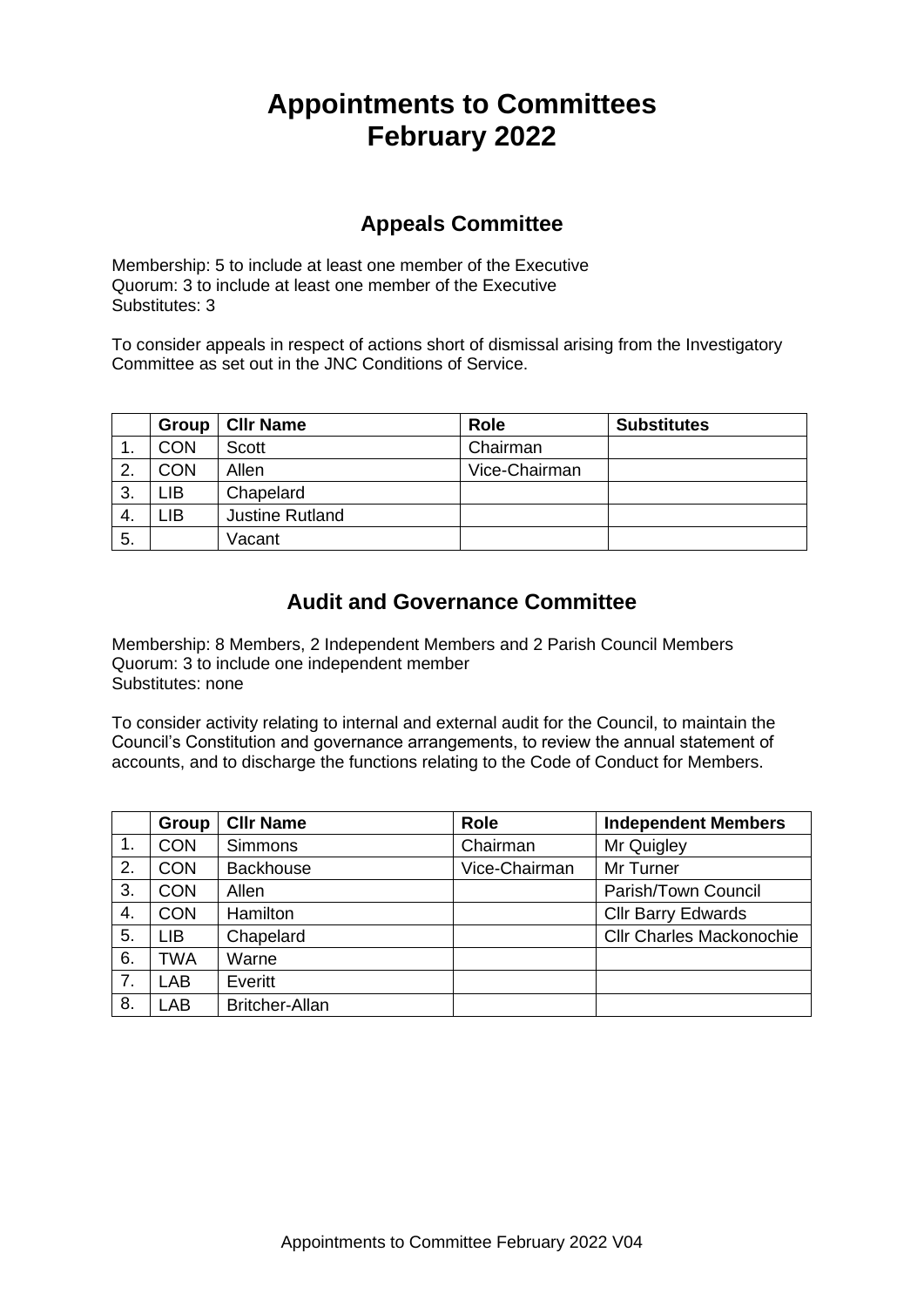# **General Purposes Committee**

Membership: 8 Quorum: 3 Substitutes: 5

To carry out all functions related to health and safety at work, elections and electoral administration functions, powers around byelaws and local or personal Bills, and miscellaneous functions.

|    | Group      | <b>CIIr Name</b>   | <b>Role</b>   | <b>Substitutes</b> |
|----|------------|--------------------|---------------|--------------------|
| 1. | <b>CON</b> | Barrington-King    | Chairman      |                    |
| 2. | <b>CON</b> | Holden             | Vice-Chairman |                    |
| 3. | <b>CON</b> | <b>Simmons</b>     |               |                    |
| 4. | <b>CON</b> | <b>Scott</b>       |               |                    |
| 5. | LIB        | <b>Fitzsimmons</b> |               |                    |
| 6. | LIB        | Wormington         |               |                    |
| 7. | <b>TWA</b> | Pope               |               |                    |
| 8. | LAB        | Lewis              |               |                    |

## **Investigating and Disciplinary Committee**

Membership: 5 to include at least one member of the Executive Quorum: 3 to include at least one member of the Executive Substitutes: 3

To discharge the functions set out in the JNC Conditions of Service in relation to the Head of Paid Service, Monitoring Officer and Chief Financial Officer, and to consider any investigations and reports from the Designated Independent Person.

|     | Group      | <b>CIIr Name</b> | <b>Role</b>   | <b>Substitutes</b> |
|-----|------------|------------------|---------------|--------------------|
| . . | <b>CON</b> | Dawlings         | Chairman      |                    |
| 2.  | <b>CON</b> | March            | Vice-Chairman |                    |
| -3. | LIB        | Wormington       |               |                    |
| 4.  | TWA        | Sankey           |               |                    |
| 5.  | .AB        | Pound            |               |                    |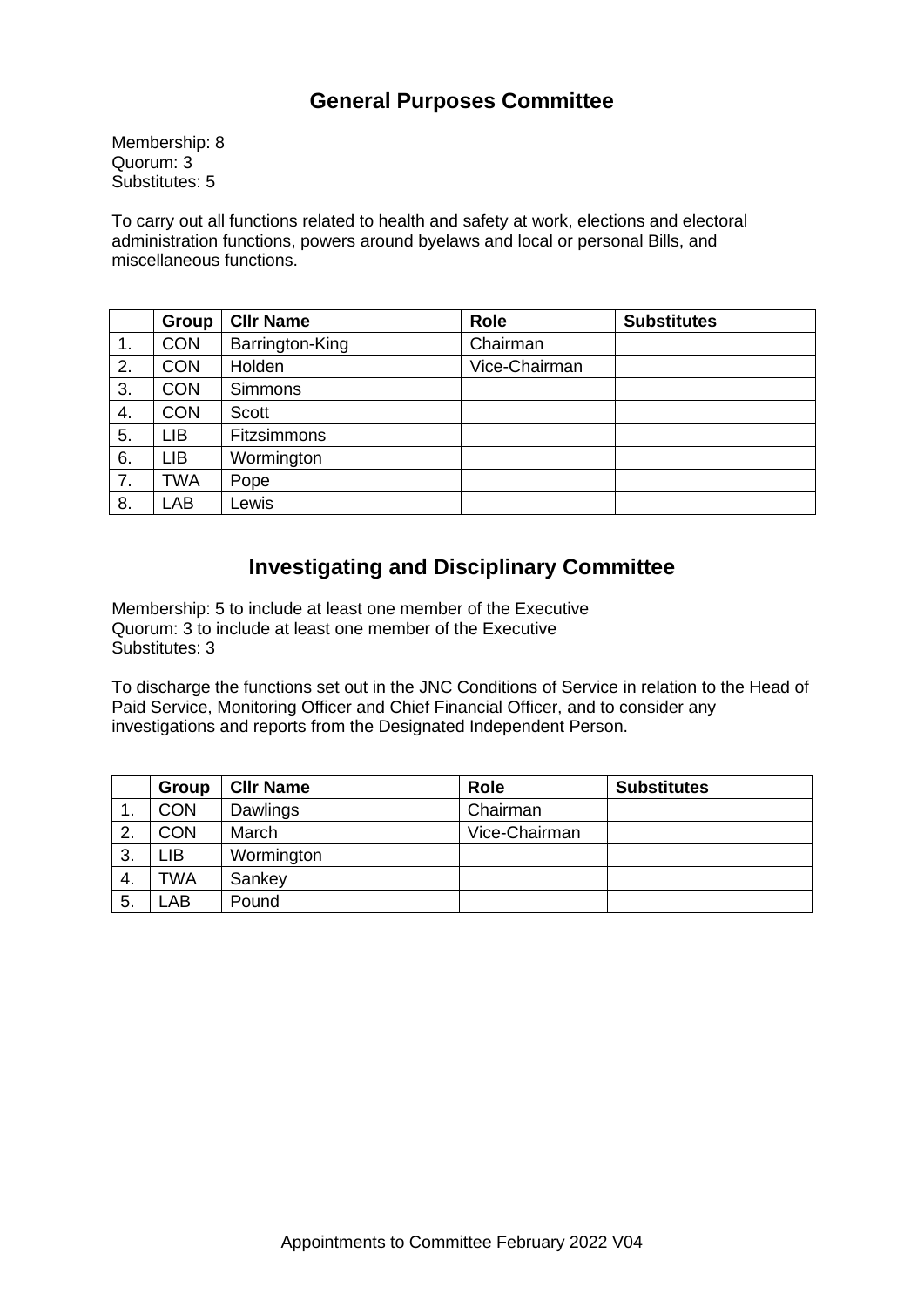# **Licensing Committee**

Membership: 15 Quorum: 4 Substitutes: None

All functions related to licensing and registration contained in the Licensing Act 2003 and other miscellaneous licensing and registration functions.

|     | <b>Group</b> | <b>CIIr Name</b> | <b>Role</b>   |
|-----|--------------|------------------|---------------|
| 1.  | <b>CON</b>   | Backhouse        | Chairman      |
| 2.  | <b>CON</b>   | Thomson          | Vice-Chairman |
| 3.  | <b>CON</b>   | Allen            |               |
| 4.  | <b>CON</b>   | Atwood           |               |
| 5.  | <b>CON</b>   | Vacant           |               |
| 6.  | <b>CON</b>   | <b>Roberts</b>   |               |
| 7.  | <b>CON</b>   | White            |               |
| 8.  | LІВ          | Ellis            |               |
| 9.  | <b>LIB</b>   | Funnell          |               |
| 10. | <b>LIB</b>   | Lidstone         |               |
| 11. | <b>LIB</b>   | Wormington       |               |
| 12. | <b>TWA</b>   | Hayward          |               |
| 13. | <b>TWA</b>   | Pope             |               |
| 14. | LAB          | D Hill           |               |
| 15. | Ind          | <b>Atkins</b>    |               |

## **Overview and Scrutiny Committee**

Membership: 12 none of whom maybe the Mayor or Executive Members Quorum: 4 Substitutes: none

To review and scrutinise decisions made by the Cabinet, Committees or any other decisionmaking body of the Council and to assist with policy development and review.

|     | <b>Group</b> | <b>CIIr Name</b> | Role          |
|-----|--------------|------------------|---------------|
| 1.  | <b>CON</b>   | Thomson          | Chairman      |
| 2.  | <b>CON</b>   | Holden           | Vice-Chairman |
| 3.  | <b>CON</b>   | <b>Bland</b>     |               |
| 4.  | <b>CON</b>   | Goodship         |               |
| 5.  | <b>CON</b>   | Palmer           |               |
| 6.  | <b>LIB</b>   | Chapelard        |               |
| 7.  | <b>LIB</b>   | Hickey           |               |
| 8.  | LIB          | Morton           |               |
| 9.  | <b>TWA</b>   | Hayward          |               |
| 10. | <b>TWA</b>   | Knight           |               |
| 11. | LAB          | Pound            |               |
| 12. | <b>IND</b>   | <b>Bailey</b>    |               |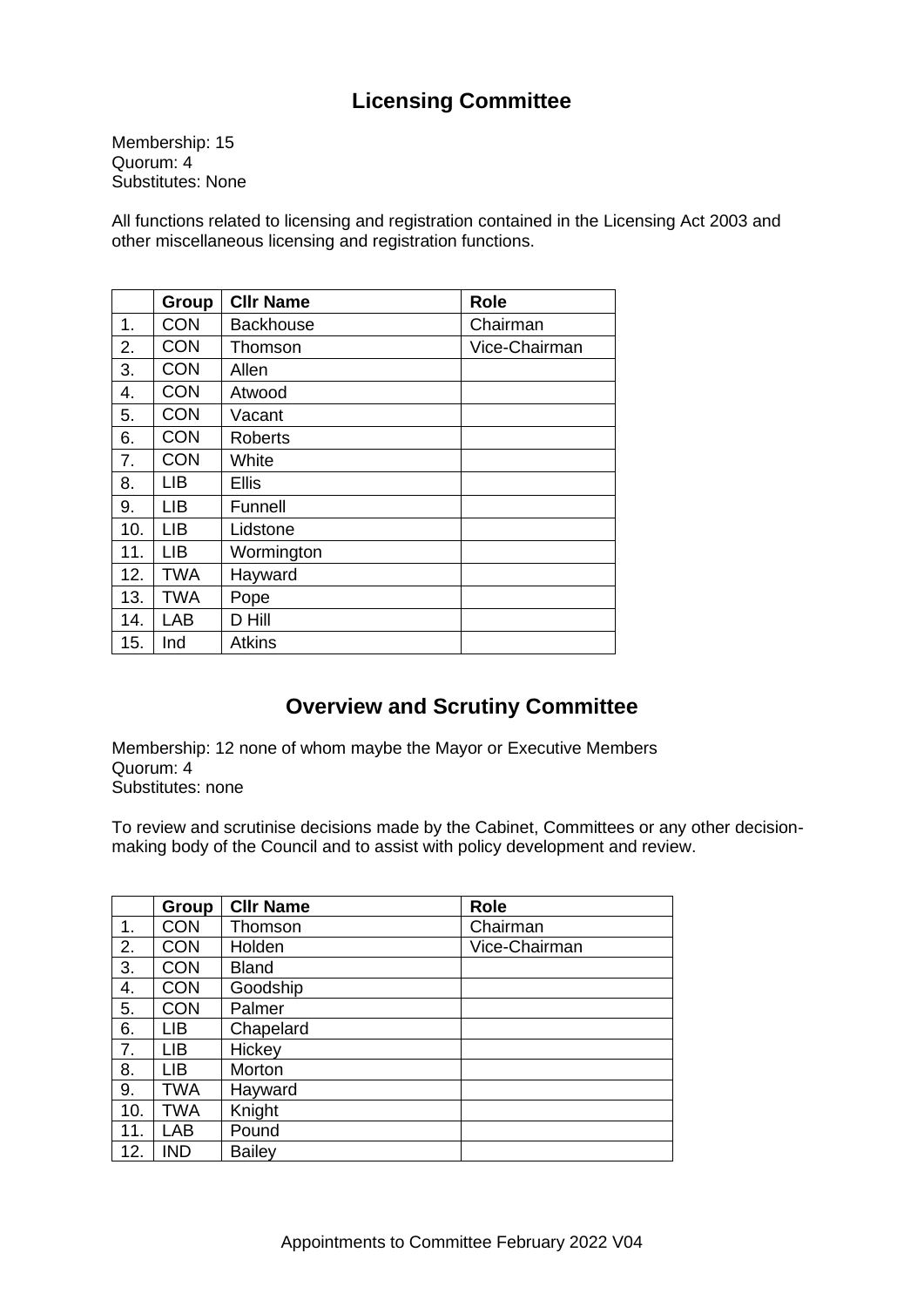# **Planning Committee**

Membership: 14 Members, 7 from the Eastern Wards and 7 from the Western Wards Quorum: 5 Substitutes: none

All functions related to town and country planning and development control.

|     | Group      | <b>CIIr Name</b>   | Role          |
|-----|------------|--------------------|---------------|
| 1.  | <b>CON</b> | <b>Bland</b>       | Chairman      |
| 2.  | <b>CON</b> | <b>Backhouse</b>   | Vice-Chairman |
| 3.  | <b>CON</b> | Atwood             |               |
| 4.  | <b>CON</b> | Vacant             |               |
| 5.  | <b>CON</b> | Hamilton           |               |
| 6.  | <b>CON</b> | Vacant             |               |
| 7.  | <b>LIB</b> | <b>Fitzsimmons</b> |               |
| 8.  | <b>LIB</b> | Funnell            |               |
| 9.  | <b>LIB</b> | Patterson          |               |
| 10. | <b>LIB</b> | Poile              |               |
| 11. | <b>TWA</b> | Pope               |               |
| 12. | <b>TWA</b> | Warne              |               |
| 13. | LAB        | Pound              |               |
| 14. | <b>IND</b> | <b>Bailey</b>      |               |

## **Communities and Economic Development Cabinet Advisory Board**

Membership: 11 to be composed of at least 8 non-Executive Members and the relevant Portfolio Holder who shall be Chairman Quorum: 3 Substitutes: none

To consider and advise on reports that fall within the functions of the Cabinet for Communities and Economic Development and to assist and advise the Cabinet on development of the policy framework.

|     | Group      | <b>CIIr Name</b> | <b>Role</b>   |
|-----|------------|------------------|---------------|
| 1.  | <b>CON</b> | <b>Scott</b>     | Chairman      |
| 2.  | <b>CON</b> | Fairweather      | Vice-Chairman |
| 3.  | <b>CON</b> | Allen            |               |
| 4.  | <b>CON</b> | March            |               |
| 5.  | <b>CON</b> | Palmer           |               |
| 6.  | LIB        | <b>Ellis</b>     |               |
| 7.  | <b>LIB</b> | Patterson        |               |
| 8.  | <b>LIB</b> | Rutland          |               |
| 9.  | <b>TWA</b> | Pope             |               |
| 10. | <b>LAB</b> | D Hill           |               |
|     | <b>IND</b> | Rands            |               |